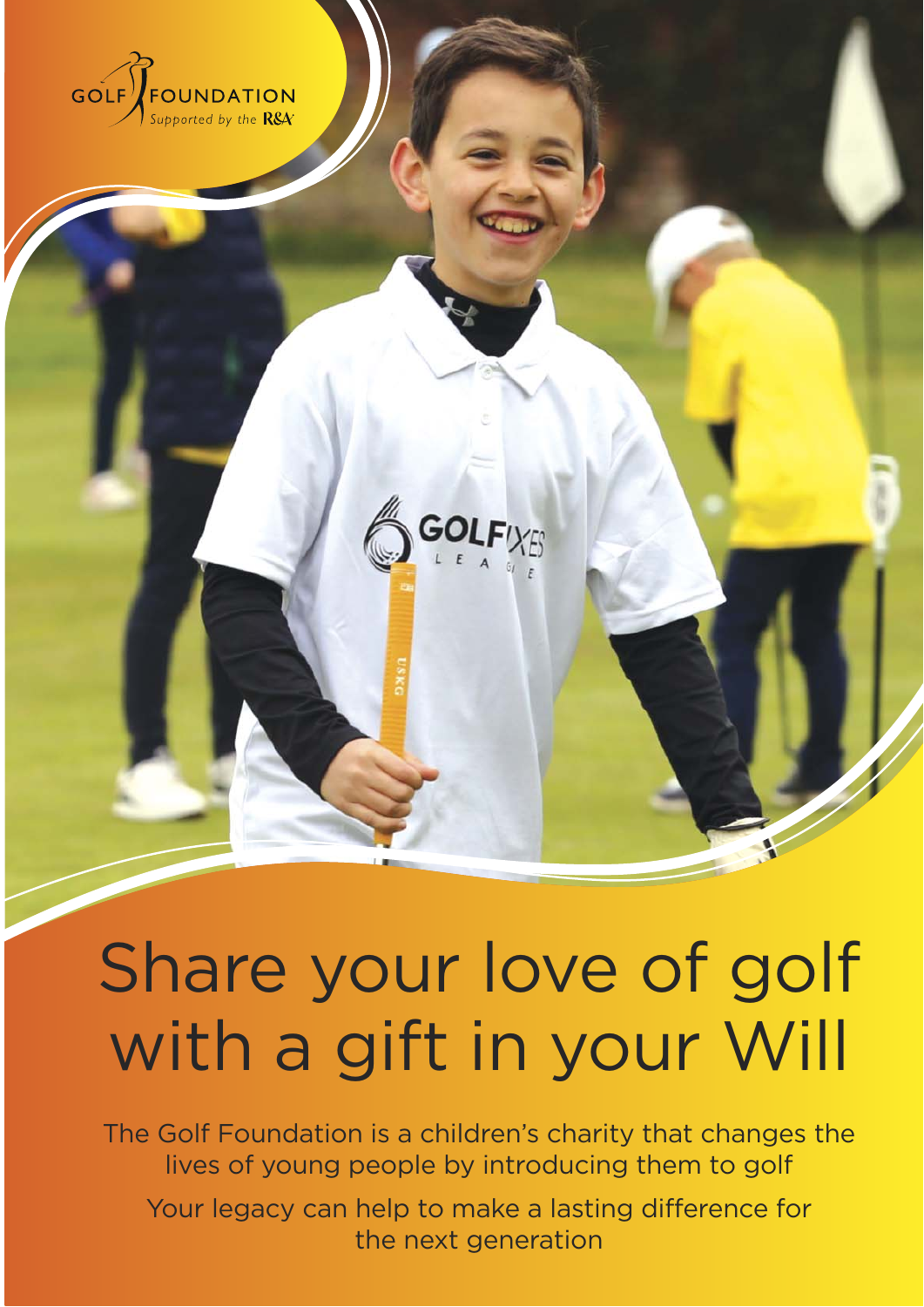## You can make a difference



When our charity was co-founded by Sir Henry Cotton in 1952, he understood how golf could bring out the very best in young people and improve their lives.

Sir Henry's philosophy still shapes our work

today. We provide young people with their first opportunities to play golf in schools or communities and encourage them to continue learning the game at a golf club.

Our committed team of 10 Regional Development Officers works closely with over 500 golf clubs, 800 PGA professionals, teachers and volunteers from 3,200 schools to provide opportunities for youngsters to play golf.

Every year we introduce 500,000 young people to golf and last year we helped to create more than 3,422 new junior members.

## 66 What would your life be like without golf?<sup>99</sup>

We are constantly looking at how to involve more young people in golf with the aim of making the game more inclusive and accessible. For example, we fund outreach projects in areas of social deprivation and support groups that encourage youngsters with disabilities to be active.

We are a charity and we rely on the support of golfers who share our love of the game. In recent times we have received a number of donations from philanthropic golf-lovers, including legacy gifts. A gift in your Will helps us to keep making a difference and changing the lives of young people by introducing them to golf.

Leaving a gift in your Will is an important decision but it doesn't have to be complicated. We can provide information and guidance to make the process as easy as possible. Our team are available to help at any time and all conversations are held in strict confidence.

#### On behalf of all young golfers, thank you.

Stephen Lewis Chairman



### Leah's story – "I never dreamed of this"

Leah was introduced to golf by The Golf Foundation. Leah says: "Since learning to play I have had to develop so many skills. I am a different person; I was shy but I have become more confident by playing golf. I now help coach the younger groups. I have been asked to be the club's next junior captain, something I never dreamed would happen.

**15 Golf has helped change** my life for the better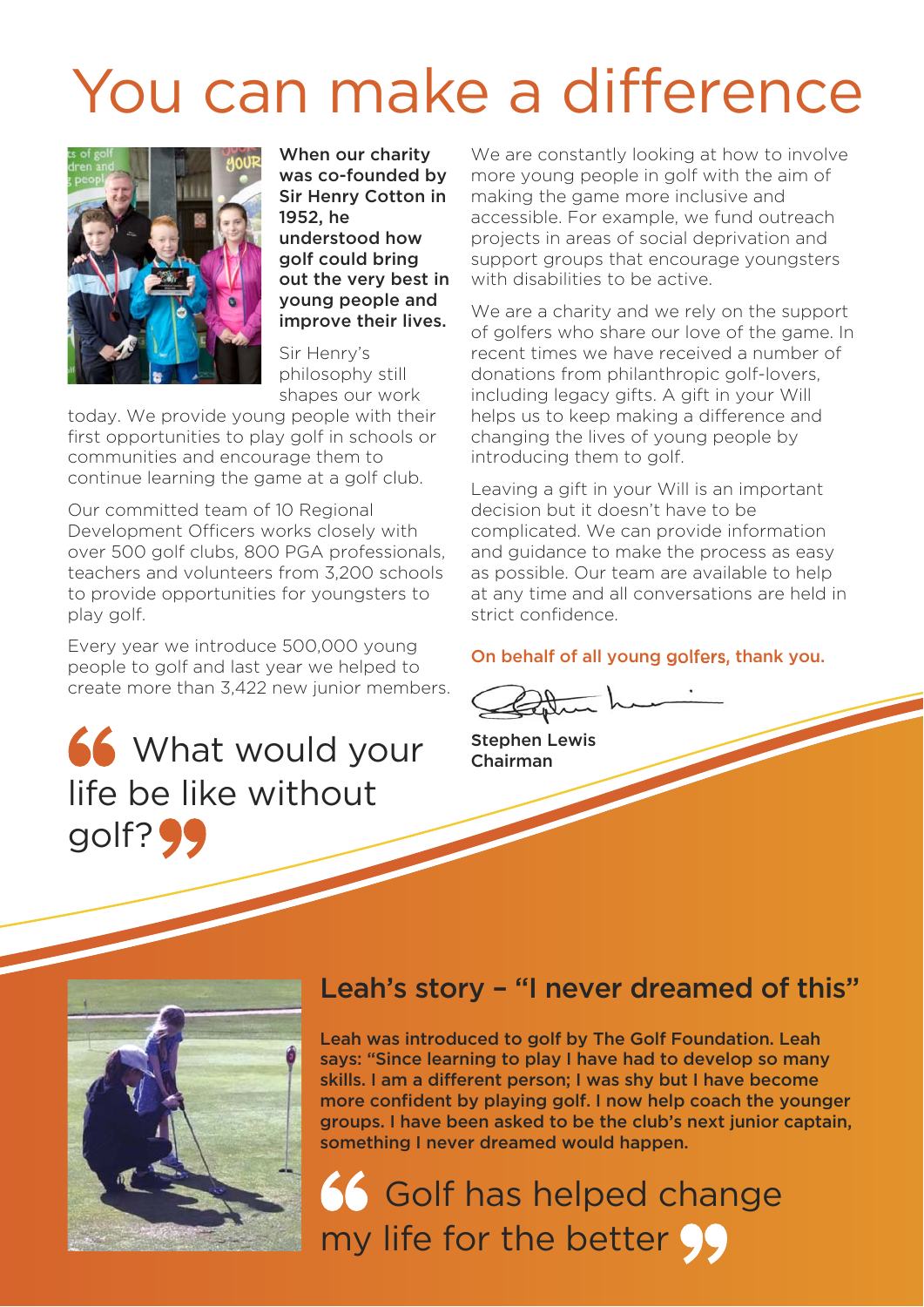### Charles Harrison How the Golf Foundation helped Charles with his start in golf

"I was brought up in Huntingdonshire and played my early golf at St Ives Golf Club during the 1960s. During those days, the Golf Foundation ran a number of junior competitions for children within certain age groups. I won one of these events, and apart from receiving a Trophy I became eligible for some Golf Foundation funded coaching. This was enormously helpful in developing my interest and enthusiasm for the game.

The benefit I gained from my involvement with the Foundation, both in a golfing and life skill sense, was key to my decision to become a Trustee of the Foundation once I retired, and subsequently Chairman"

### Tim Bebb The Golf Foundation started a life-long passion for golf

Tim Bebb was one of the first generation of children to receive golf coaching in school delivered by The Golf Foundation. The experience gave Tim his very first taste of golf and from that moment his passion for the game grew which was evident throughout his life.

Tim was a life-time member at Worplesdon GC and long-standing member of The R&A. He was an active member of the Old Wykehamist Golfing Society, played many times for Winchester in The Halford Hewitt amateur golf tournament and was a popular Secretary of the Moles Golfing Society. Tim's involvement in golf was paramount.

His passing legacy back to the game was the gift he made in his Will to the Golf Foundation, the charity from which it all began.

**66** As a registered charity, your legacy gift to The Golf Foundation will be exempt from Inheritance Tax  $\bullet$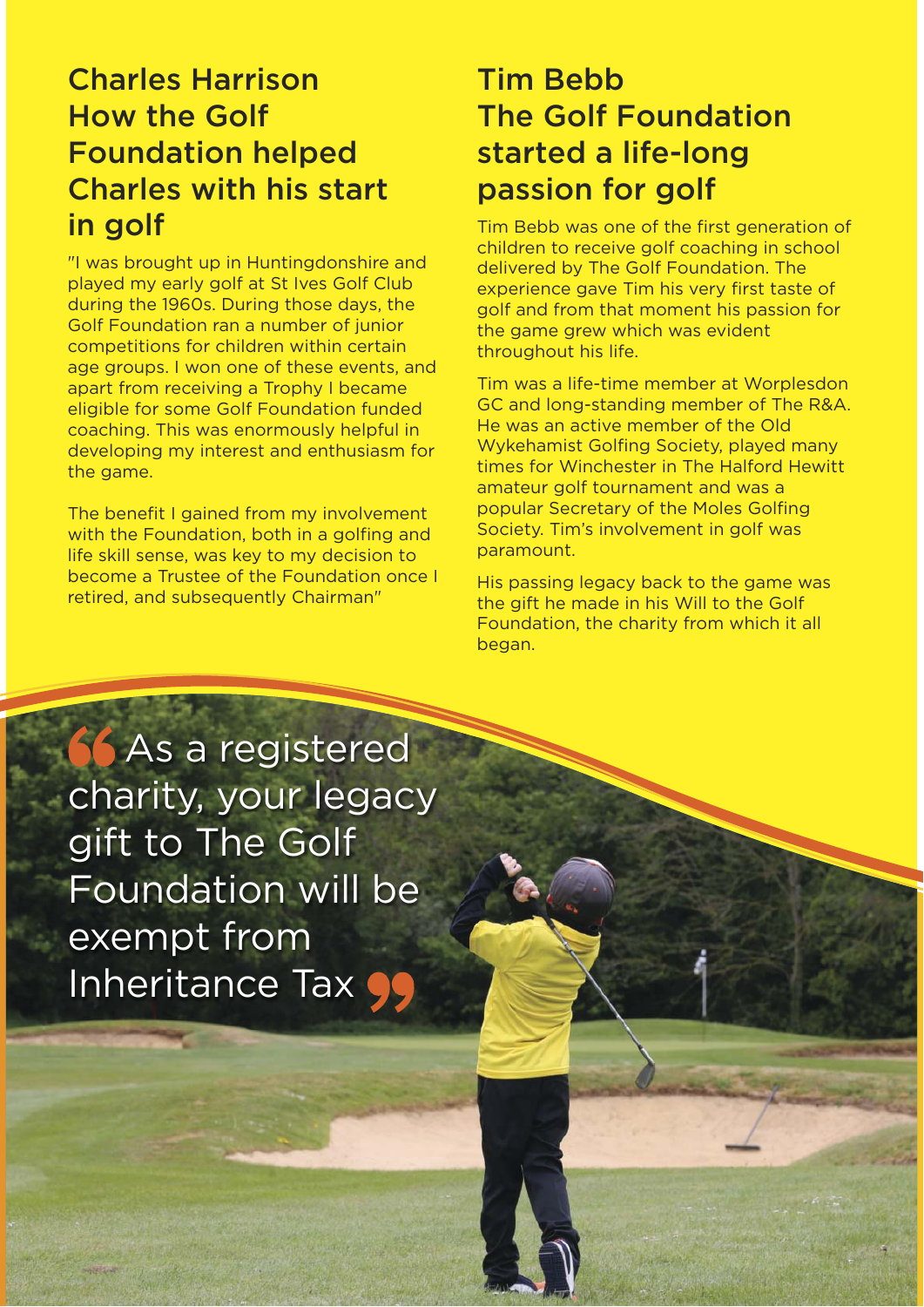## Leave a powerful legacy

Leaving a gift in your Will to The Golf Foundation offers a chance to support young people of all abilities and from all backgrounds to enjoy the same opportunities in the game that we have all enjoyed. Leaving a gift enables us to plan for the future and commit to delivering golf to the next generation.

#### How to remember The Golf Foundation in your Will

After your loved ones have been provided for, please consider leaving a gift to The Golf Foundation. Every gift, no matter how large or small, could go a long way to providing more opportunities for young people to become involved in golf and helping to secure the future of the game. Here are some examples of the type of gifts you can leave to The Golf Foundation:

- A pecuniary gift is a specific sum of money;
- A residuary gift is a percentage of your estate after your loved ones have been taken care of;
- A specific gift or items of value such as stocks and shares, property or other named item.

#### Making your Will

A Will is one of the most important documents in your life. If this is your first Will, we recommend that you seek the advice of a solicitor to have it drafted to ensure your wishes are stated exactly as you would like and, provide advice on other important elements such as Inheritance Tax.

#### Making changes to an existing Will

If you have already written your Will and you wish to alter it to make a gift to The Golf Foundation, you can do so by adding a codicil. A codicil is an addition or supplement which is kept with, or attached to, your Will. Your solicitor will let you know the options available to you.

#### Keep in touch

Your Will is a personal matter to you but if you have left a gift to The Golf Foundation, we would love to know so that we can say thank you and keep you informed of our future projects and how our funds are being spent for the good of the game.

**66 Leaving a gift in your Will is a very** personal way of providing opportunity to future generations of golfers 99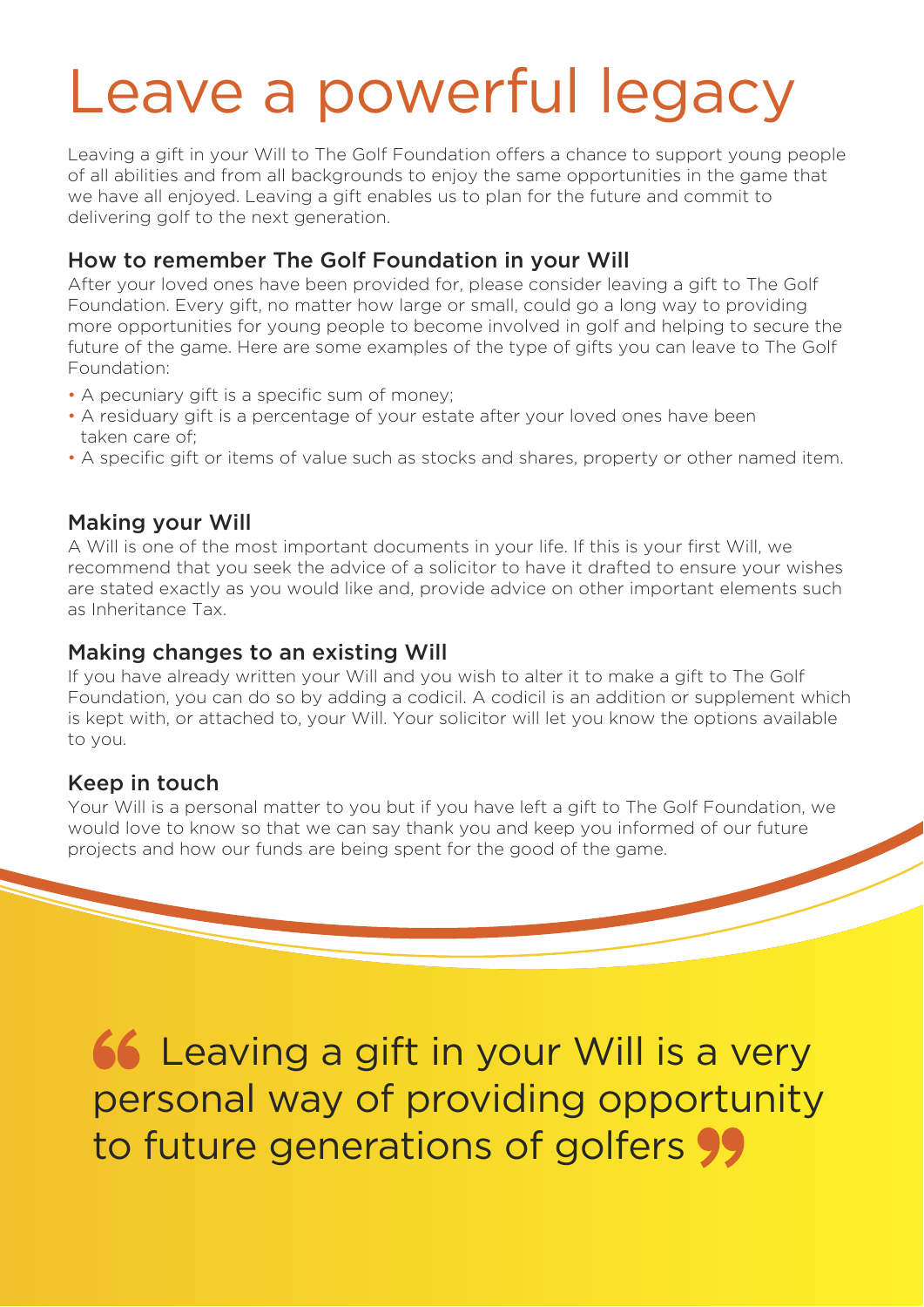## What has golf given you?



### Owen's Story –

10 year old Owen from Staffordshire had a difficult start in life. At the age of 3 he needed surgery for a hole in his heart and was later diagnosed with speech and learning difficulties, but this has not stopped him playing sport and developing a huge passion for golf! Owen first picked up a golf club at school but 3 years later now attends weekly coaching sessions at Onneley GC where he has made lots of friends and become a club member.

Owen's Mother Julie, believes golf has had a positive impact on her son:

'Golf has brought Owen on leaps and bounds, it has helped him physically and mentally. Walking round the course helps his fitness, and hitting a golf ball is improving his upper body strength. He has grown in confidence, improved his social skills and mixes well with other children. We are so proud of his progress.'

66 Golf has brought Owen on leaps and bounds, it has helped him physically and mentally. 99